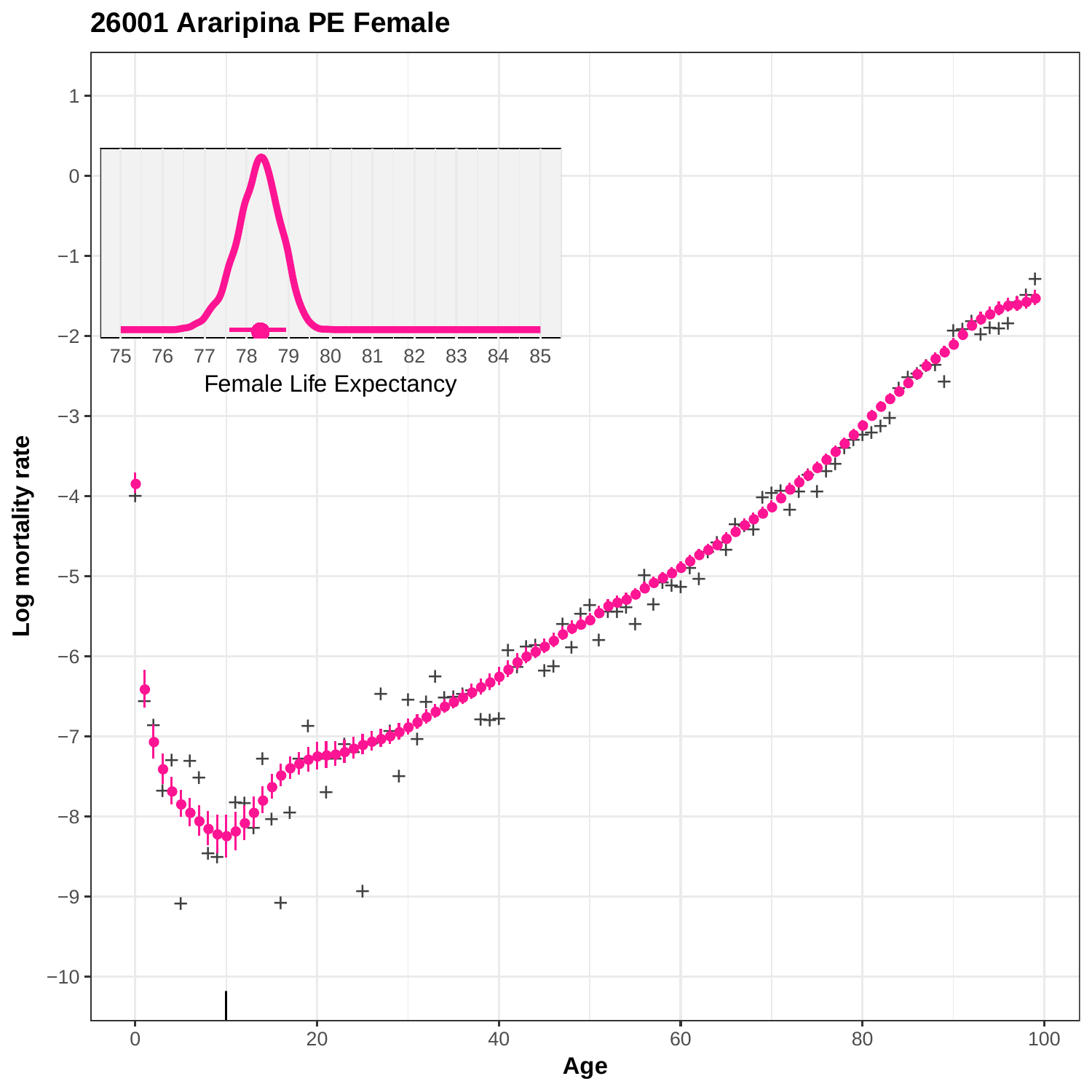

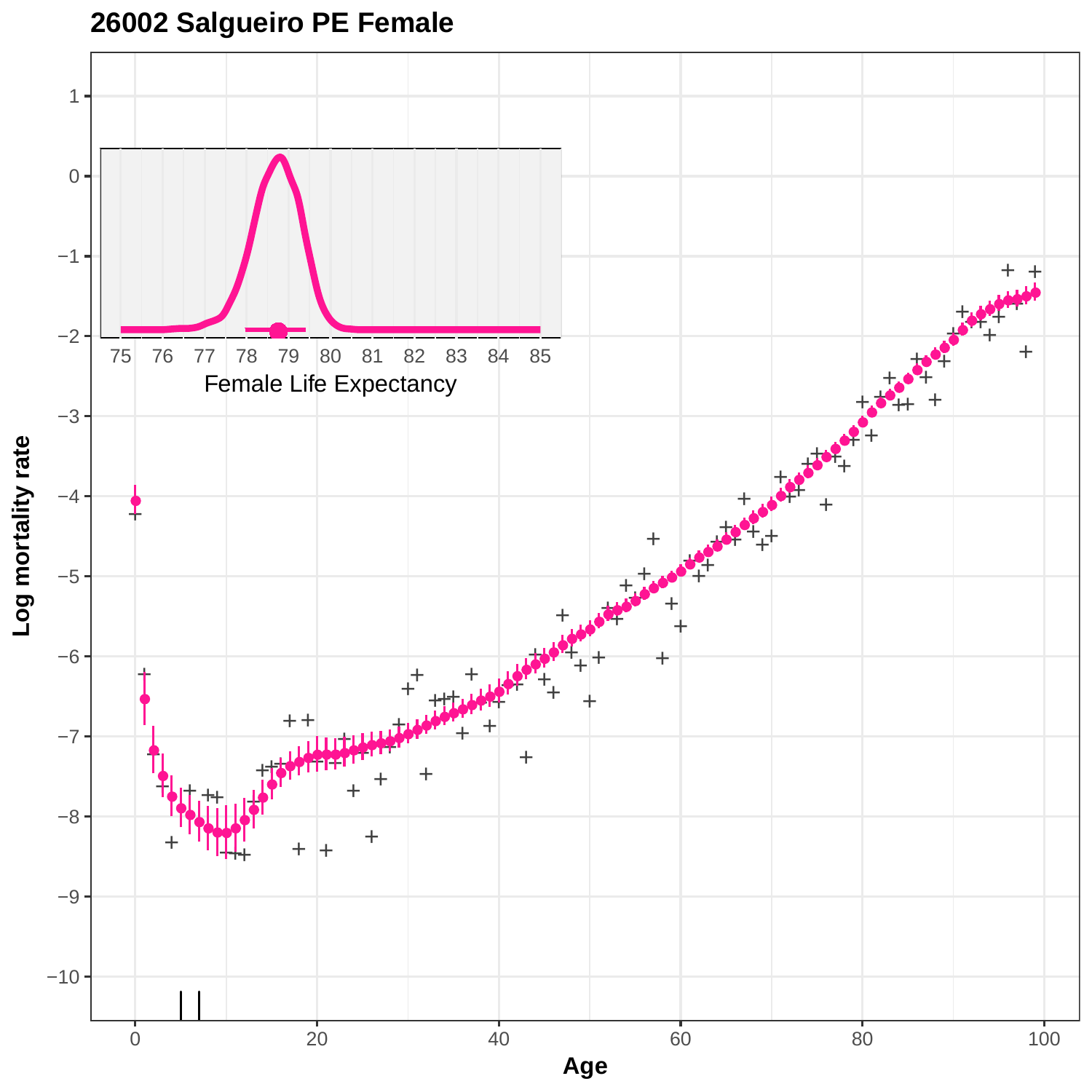# **26003 Pajeú PE Female**

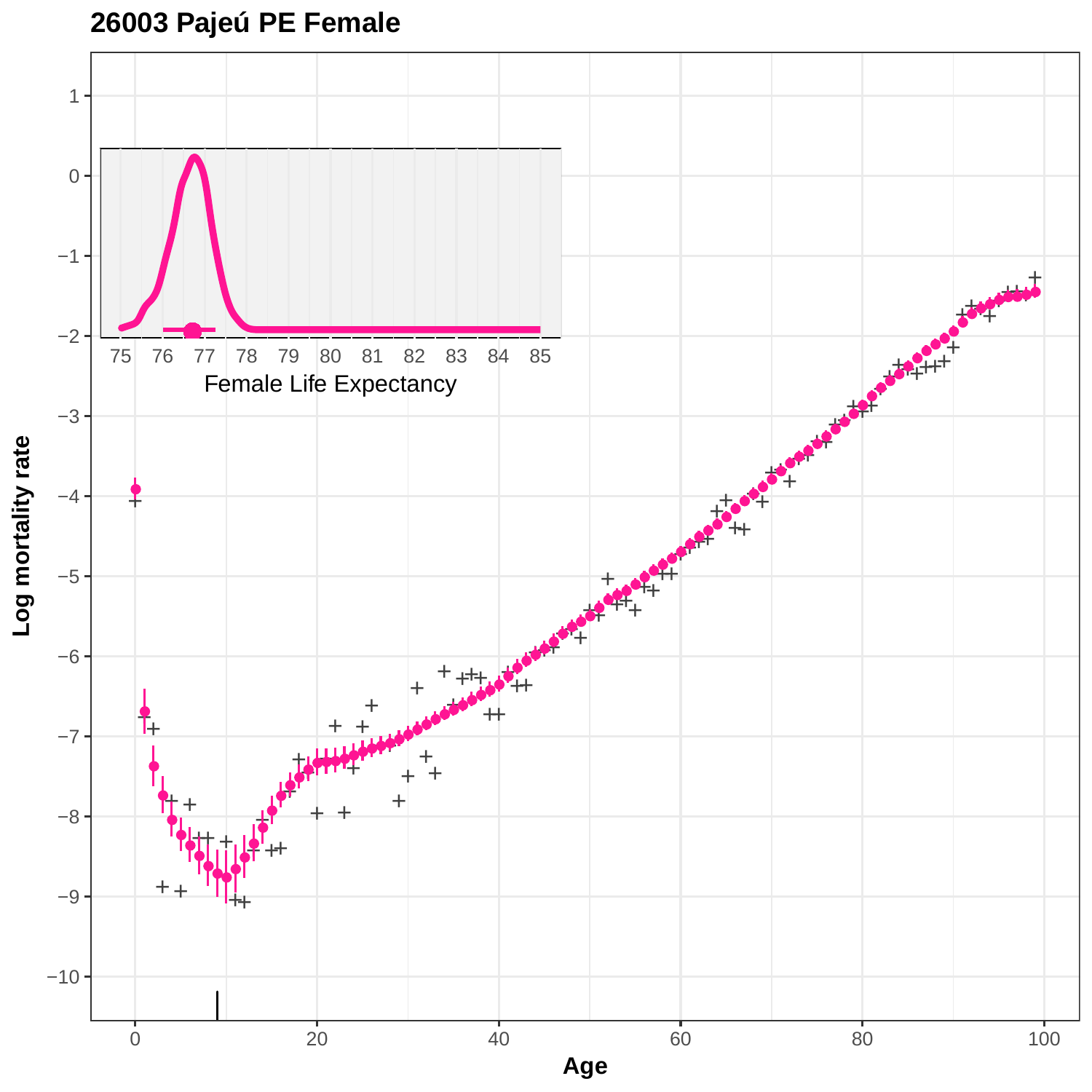

**26004 Sertão do Moxotó PE Female**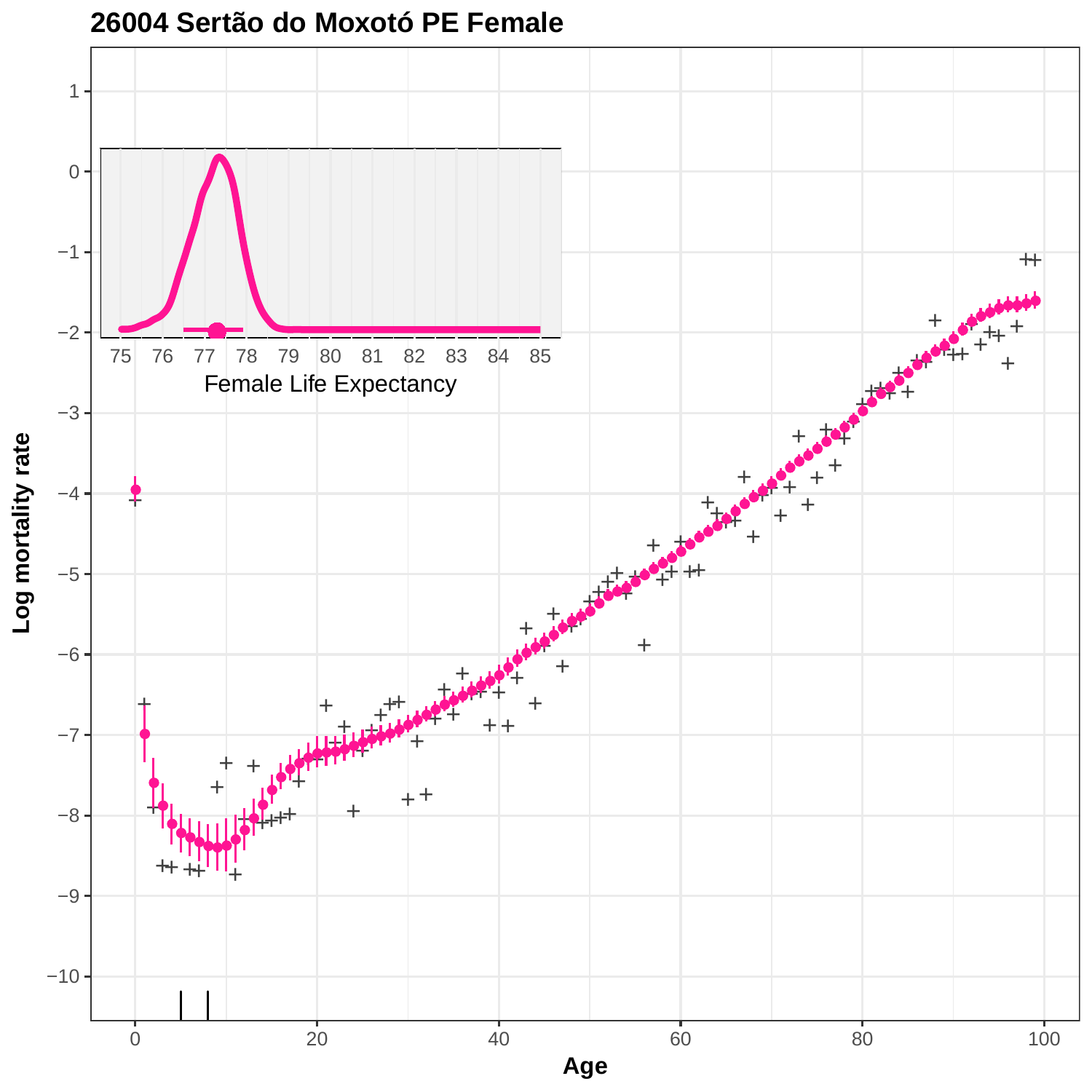

**26005 Petrolina PE Female**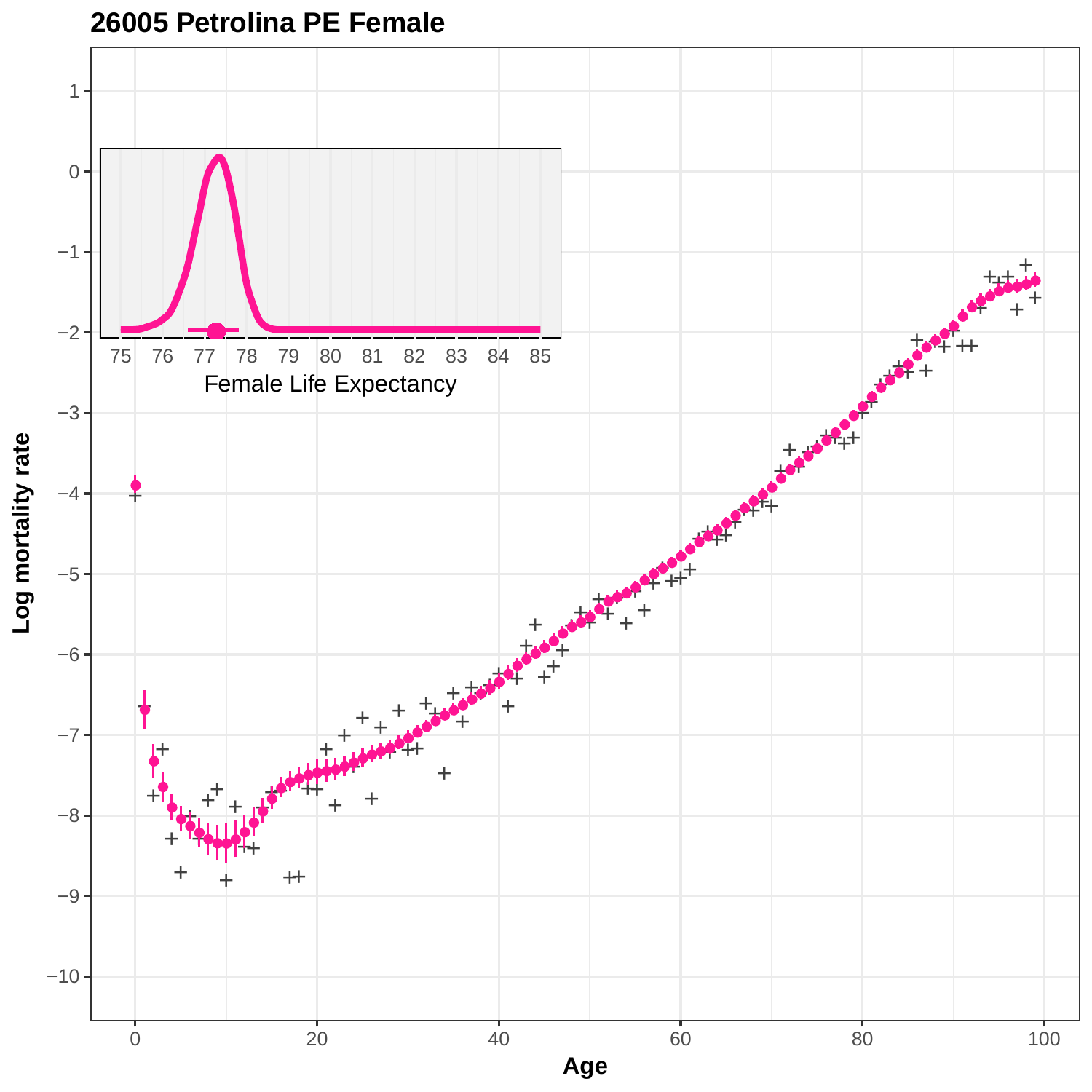**26006 Itaparica PE Female**

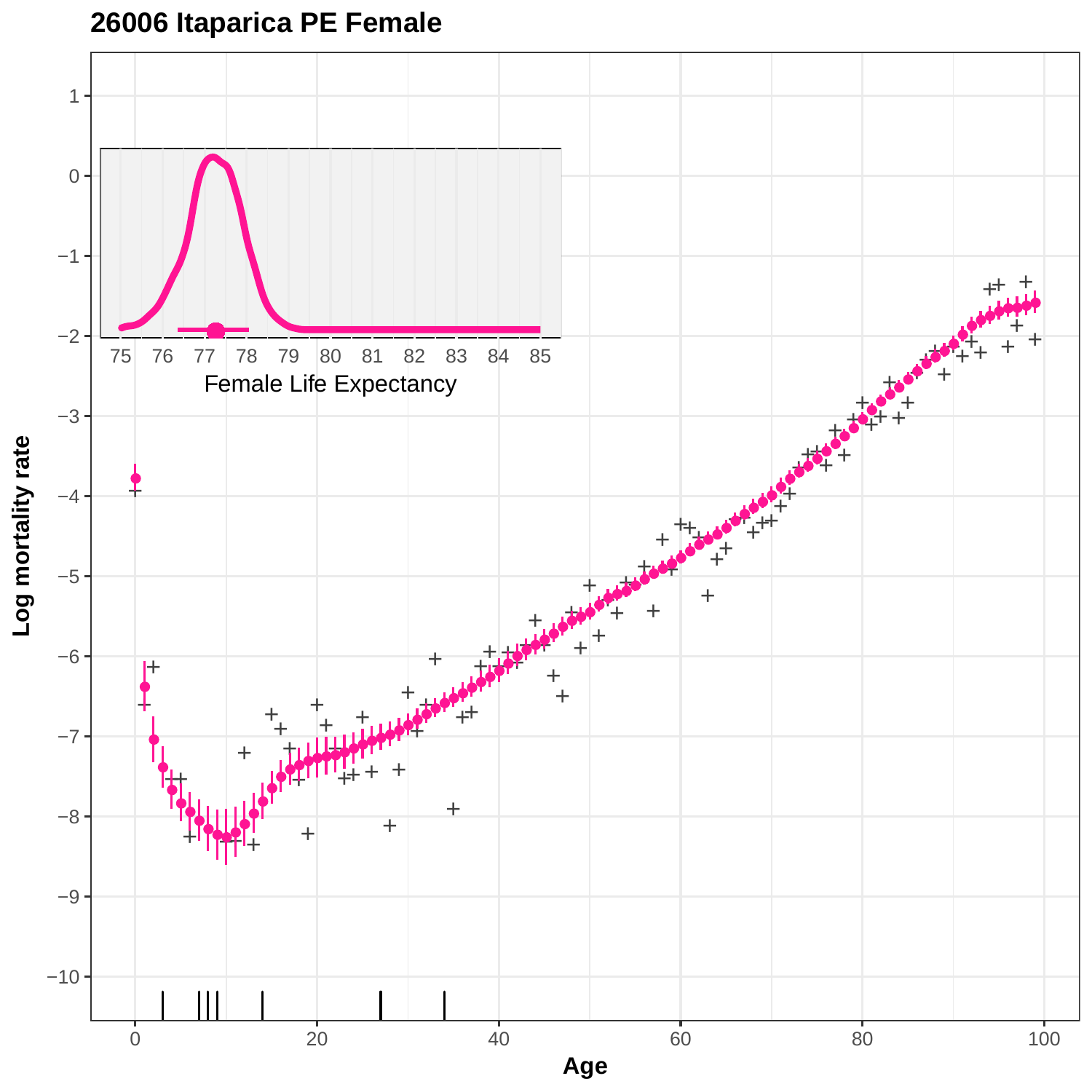

**26007 Vale do Ipanema PE Female**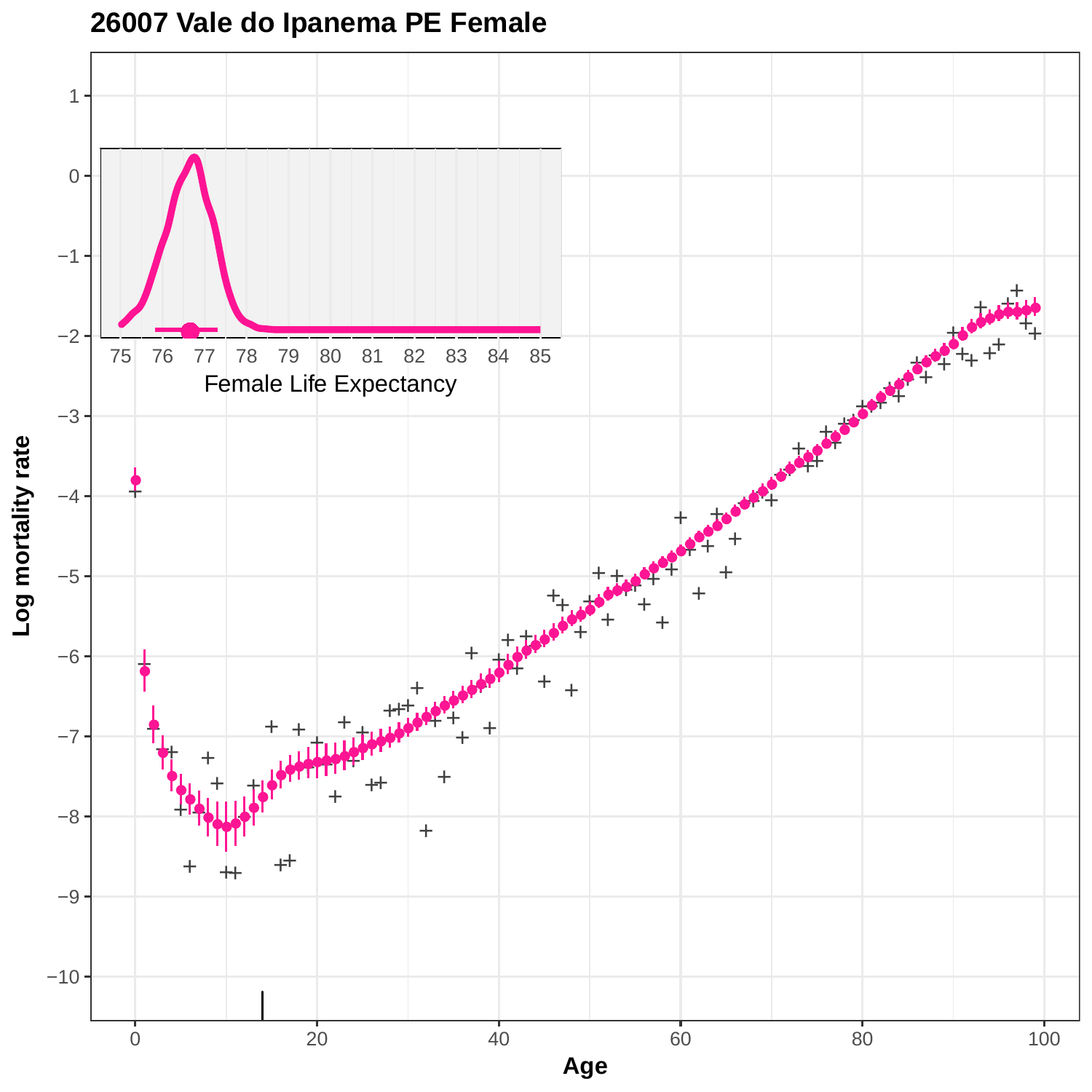

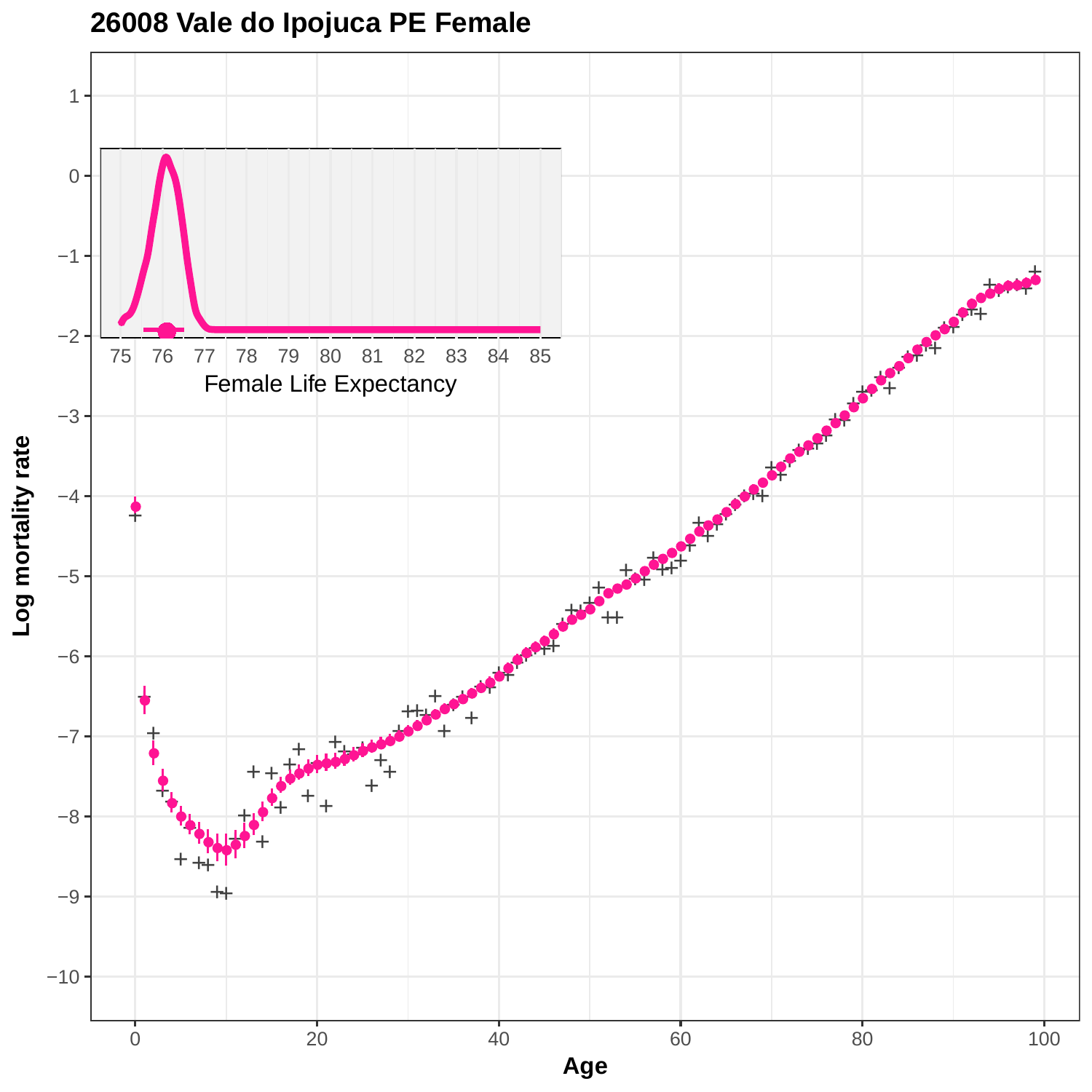

## **26009 Alto Capibaribe PE Female**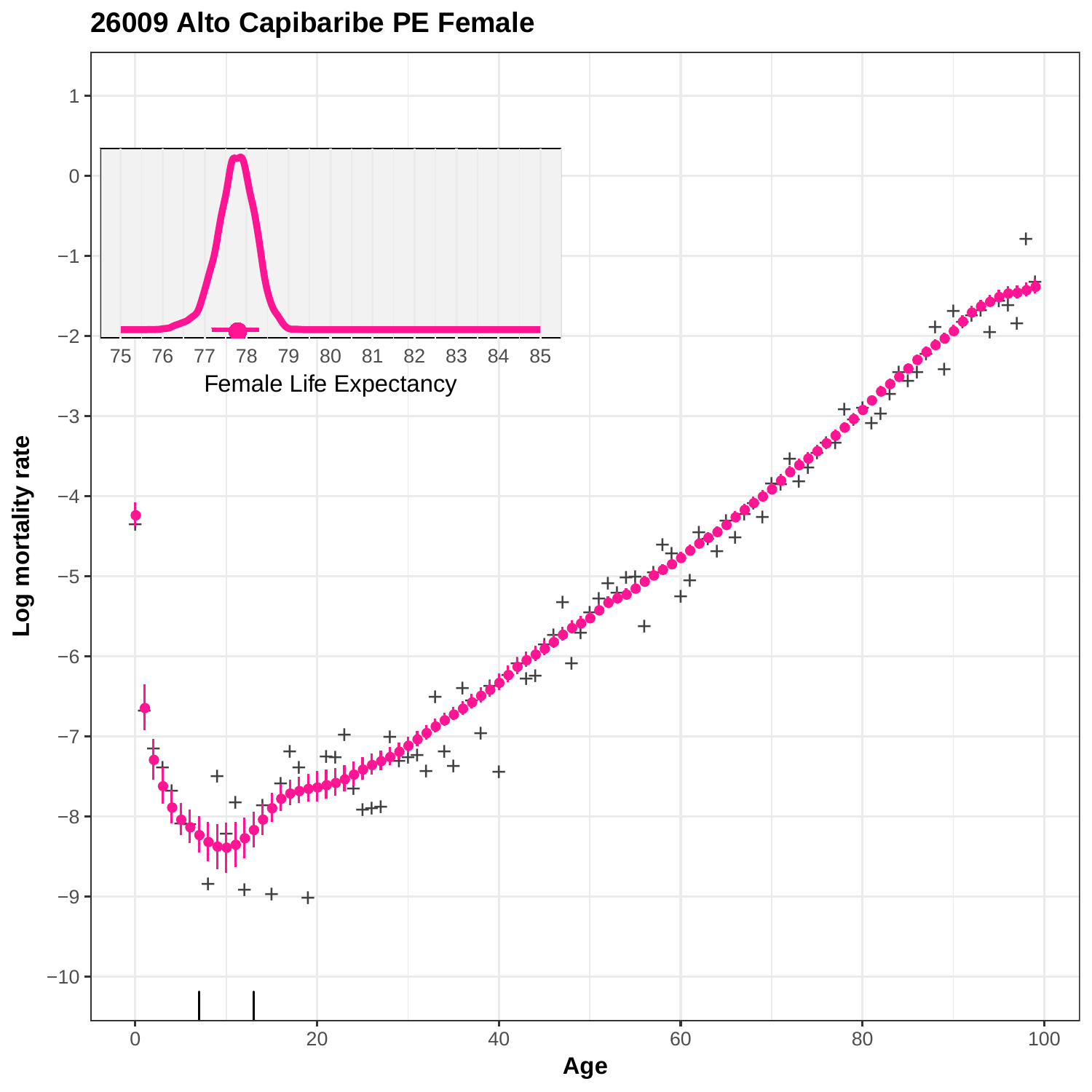

**26010 Médio Capibaribe PE Female**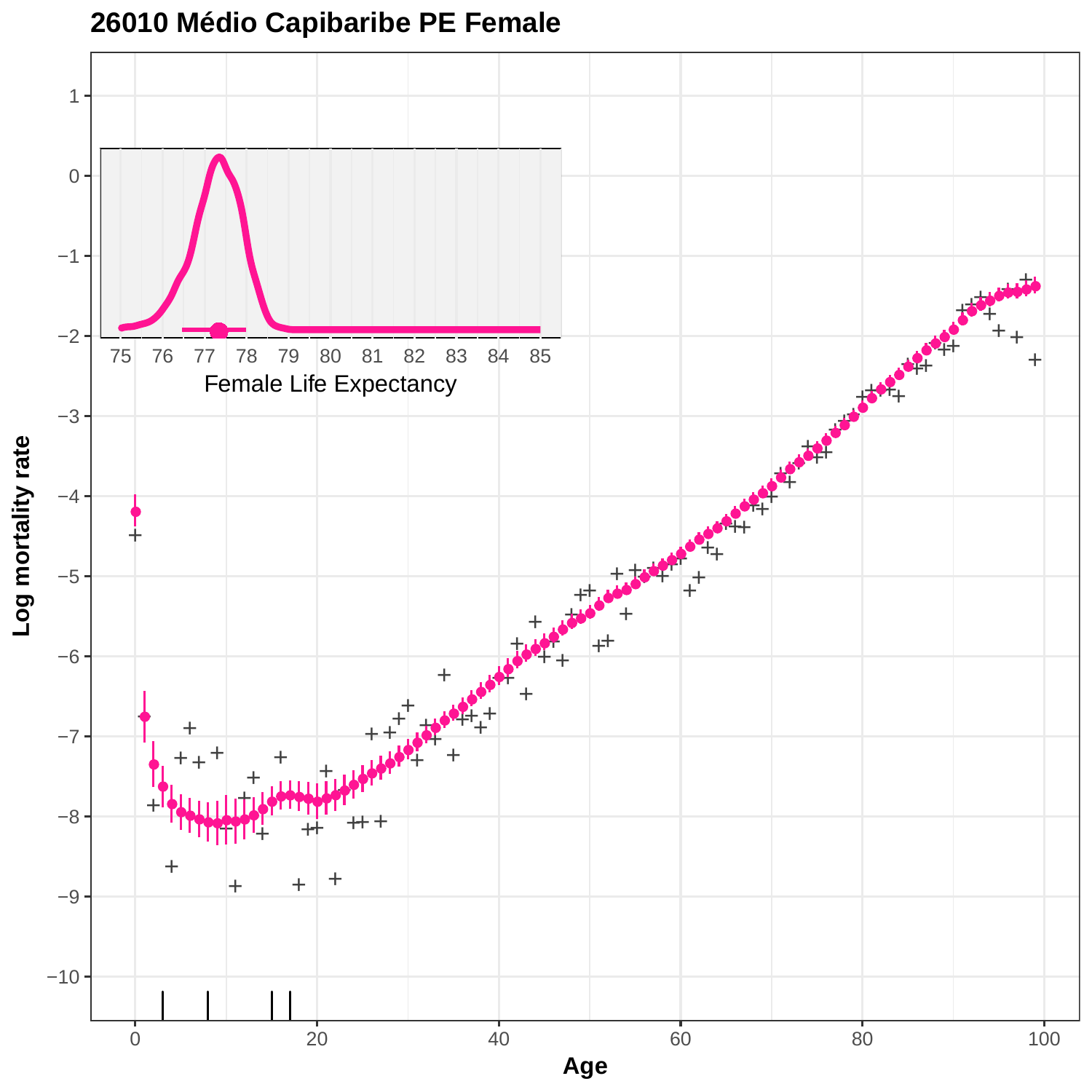

### **26011 Garanhuns PE Female**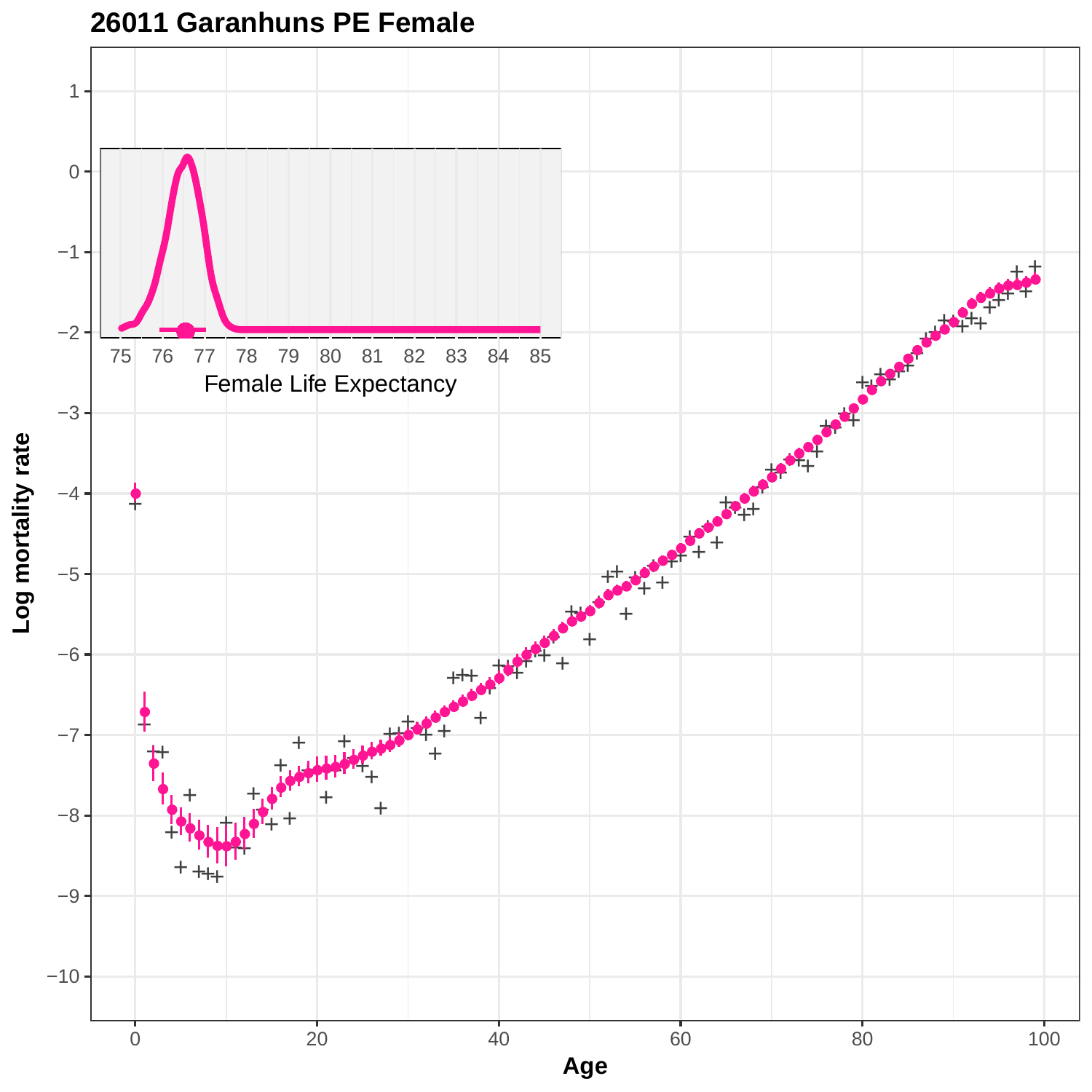

### **26012 Brejo Pernambucano PE Female**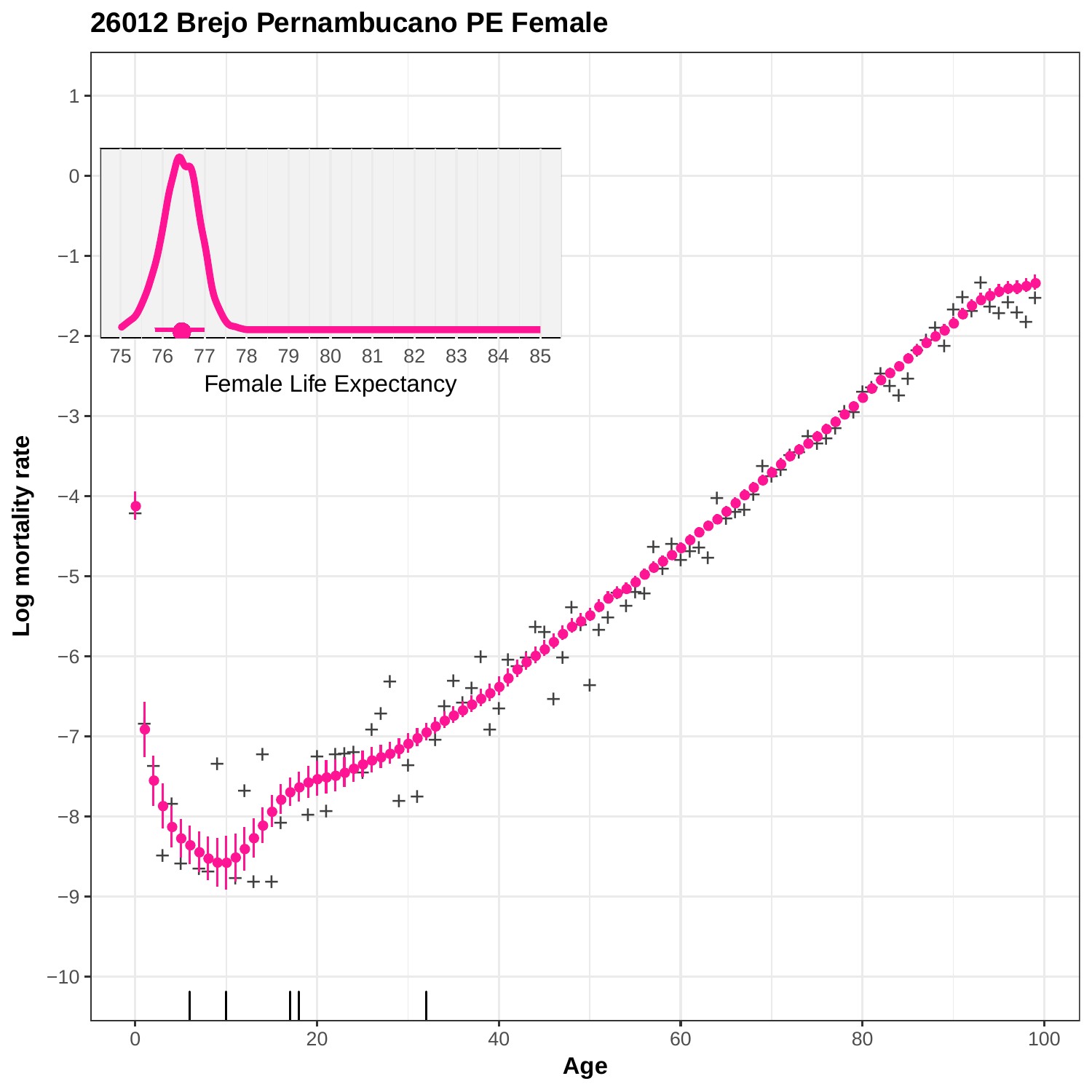

**26013 Mata Setentrional Pernambucana PE Female**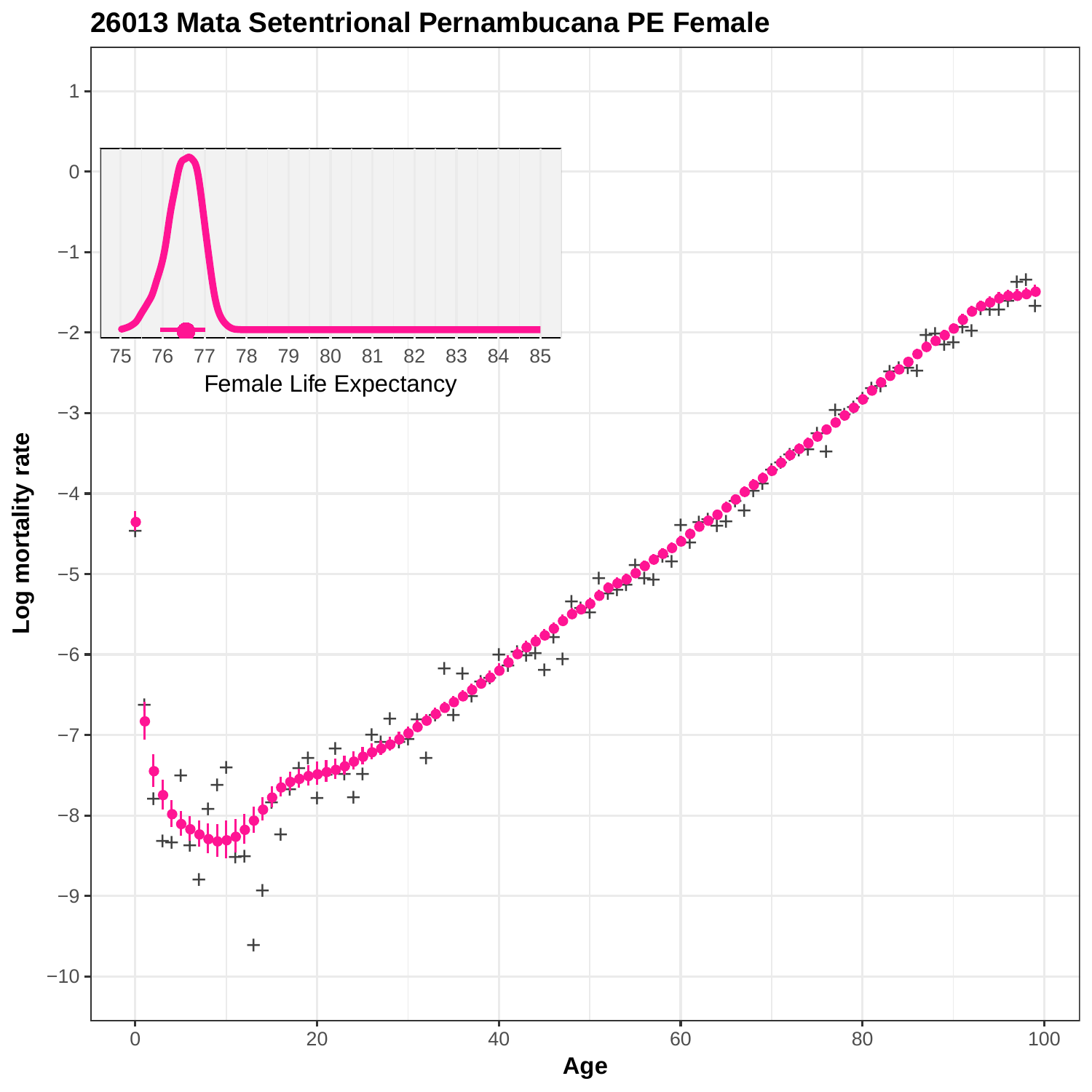

**26014 Vitória de Santo Antão PE Female**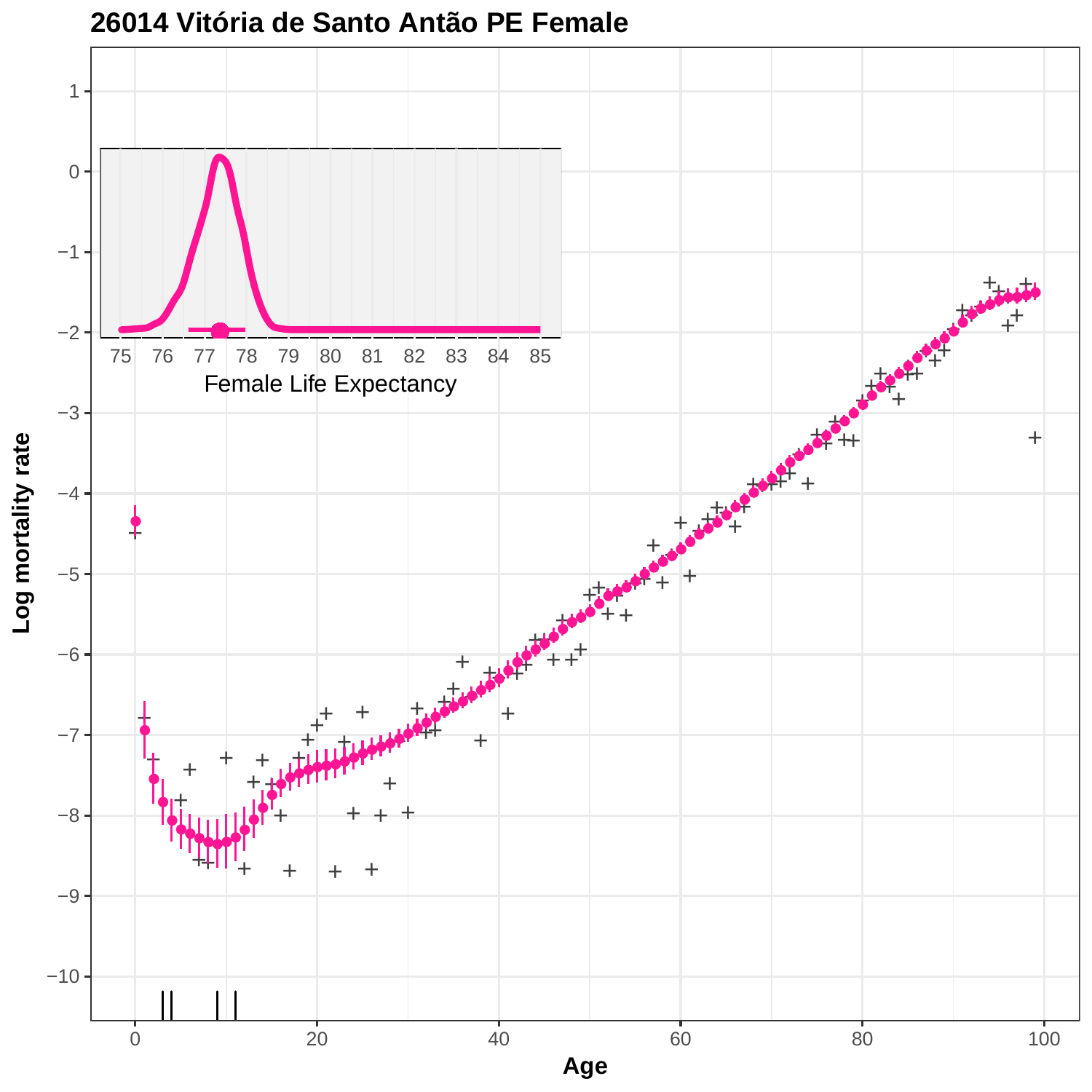

**26015 Mata Meridional Pernambucana PE Female**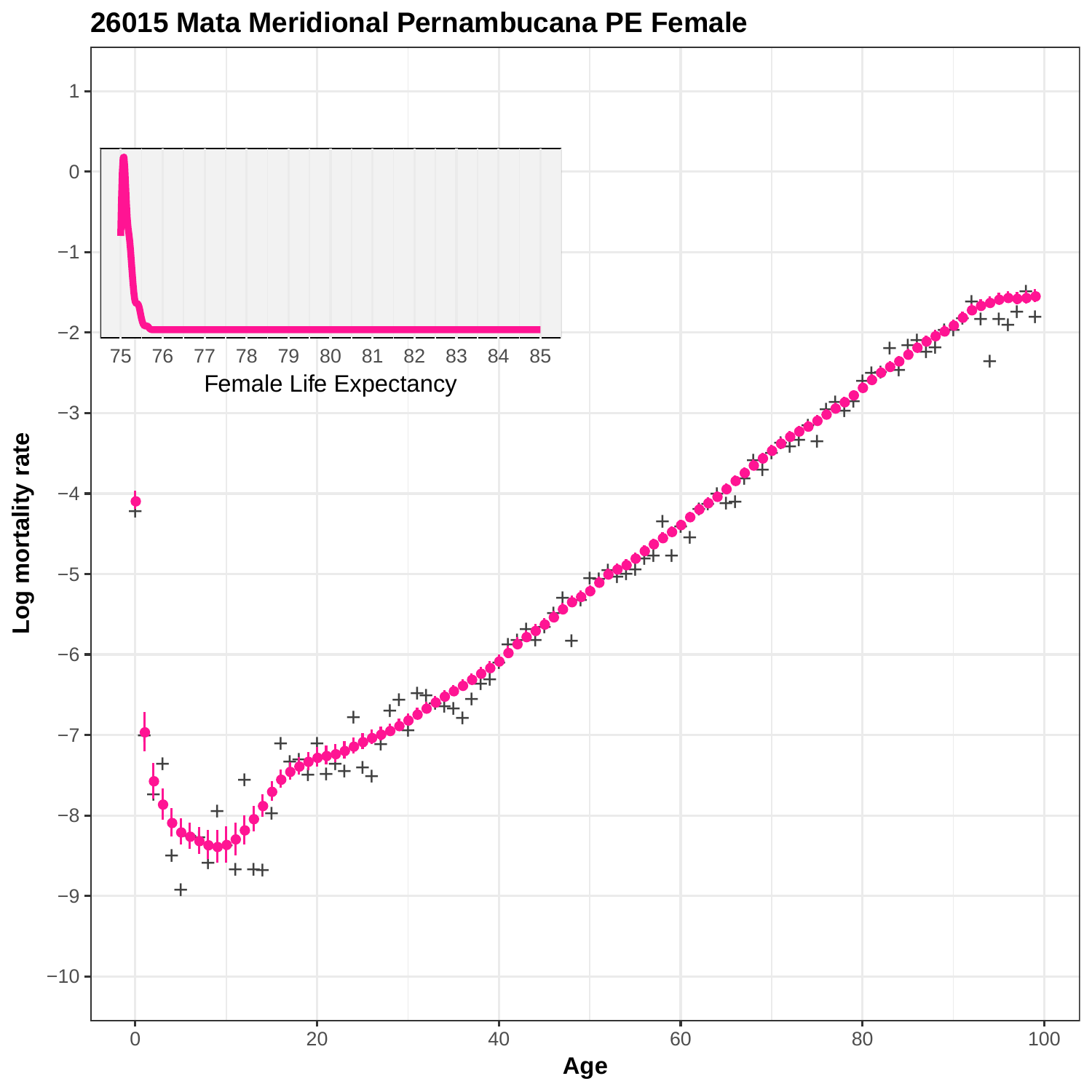

**26016 Itamaracá PE Female**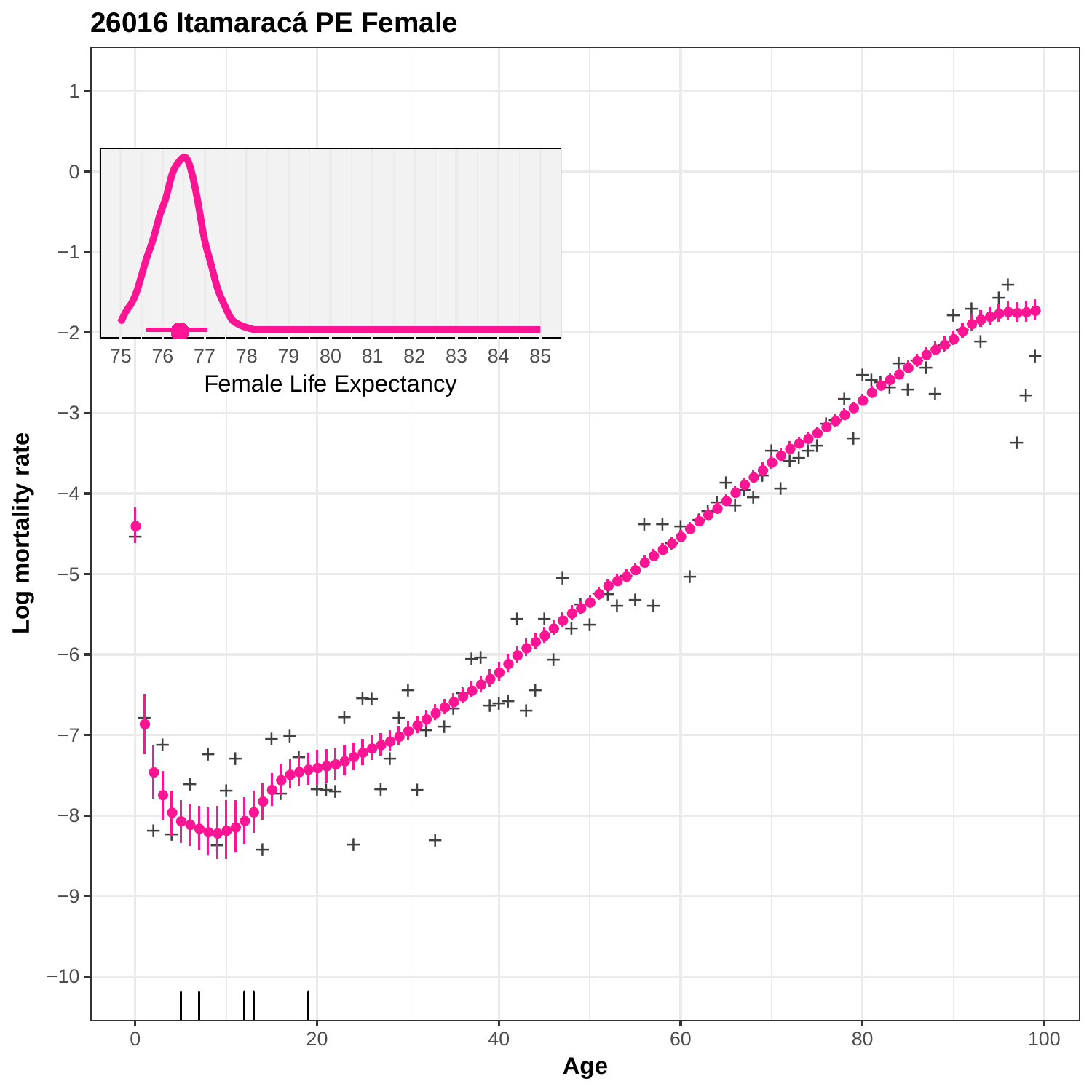

**26017 Recife PE Female**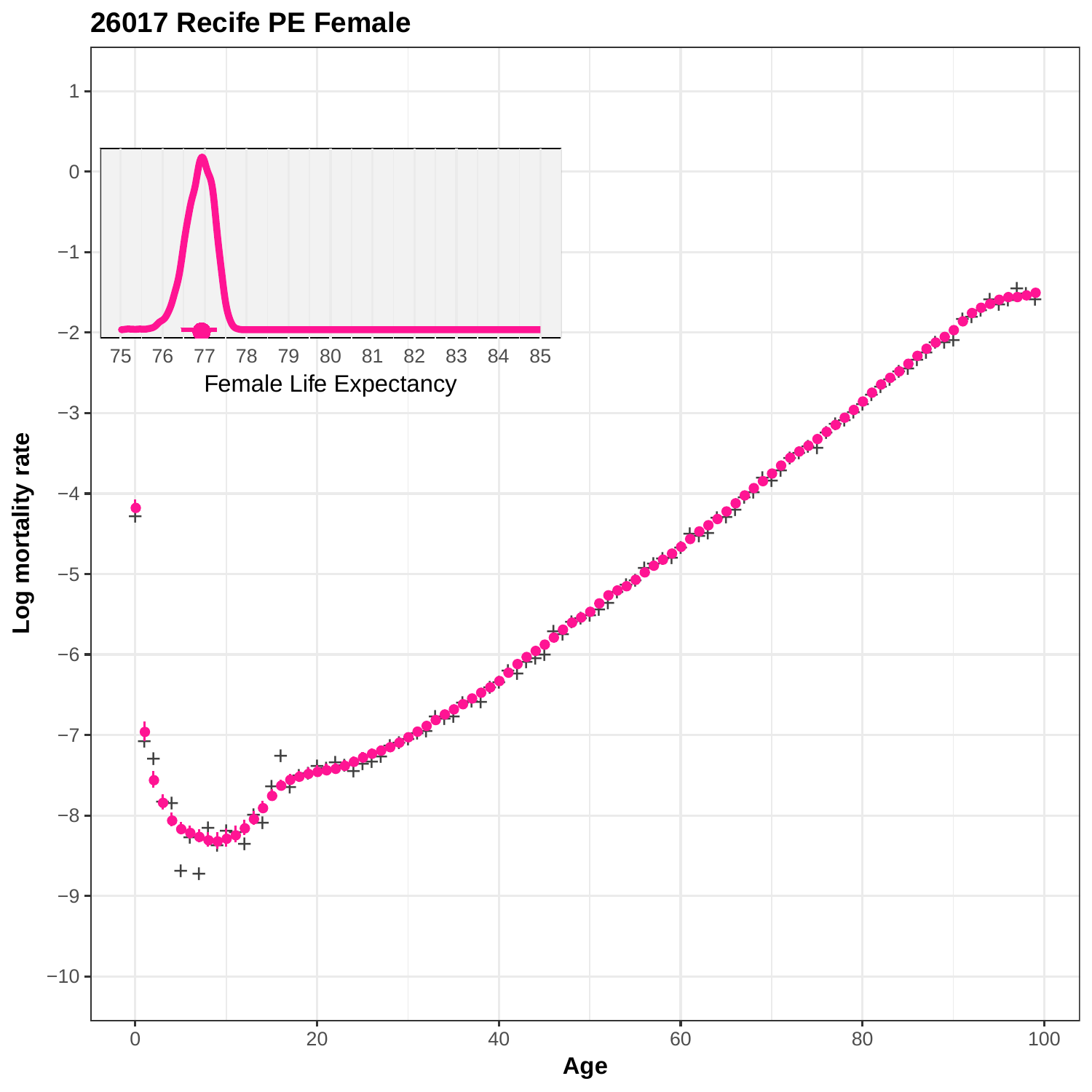## **26018 Suape PE Female**